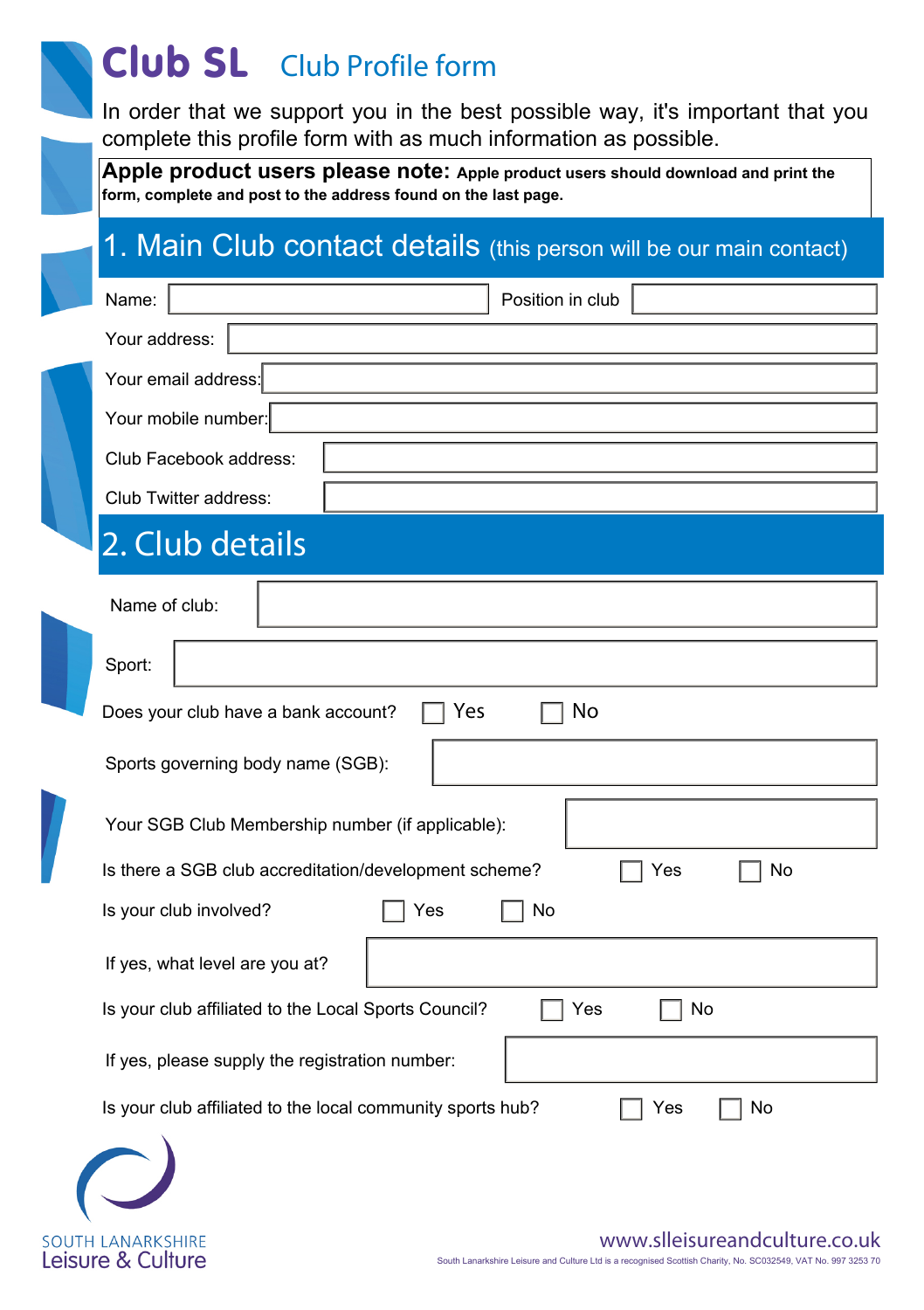Tell us about the people that run your club

# **Your committee/ management group** Position

### **Coaches:**

| Name | Team/ level/activity | Highest qualifications | Paid/ volunteer | PVG number |
|------|----------------------|------------------------|-----------------|------------|
|      |                      |                        |                 |            |
|      |                      |                        |                 |            |
|      |                      |                        |                 |            |
|      |                      |                        |                 |            |
|      |                      |                        |                 |            |
|      |                      |                        |                 |            |
|      |                      |                        |                 |            |
|      |                      |                        |                 |            |
|      |                      |                        |                 |            |
|      |                      |                        |                 |            |
|      |                      |                        |                 |            |

### **Other role/ volunteers:**

| Name | Position<br>PVG number (if applicable) |  |
|------|----------------------------------------|--|
|      |                                        |  |
|      |                                        |  |
|      |                                        |  |
|      |                                        |  |
|      |                                        |  |
|      |                                        |  |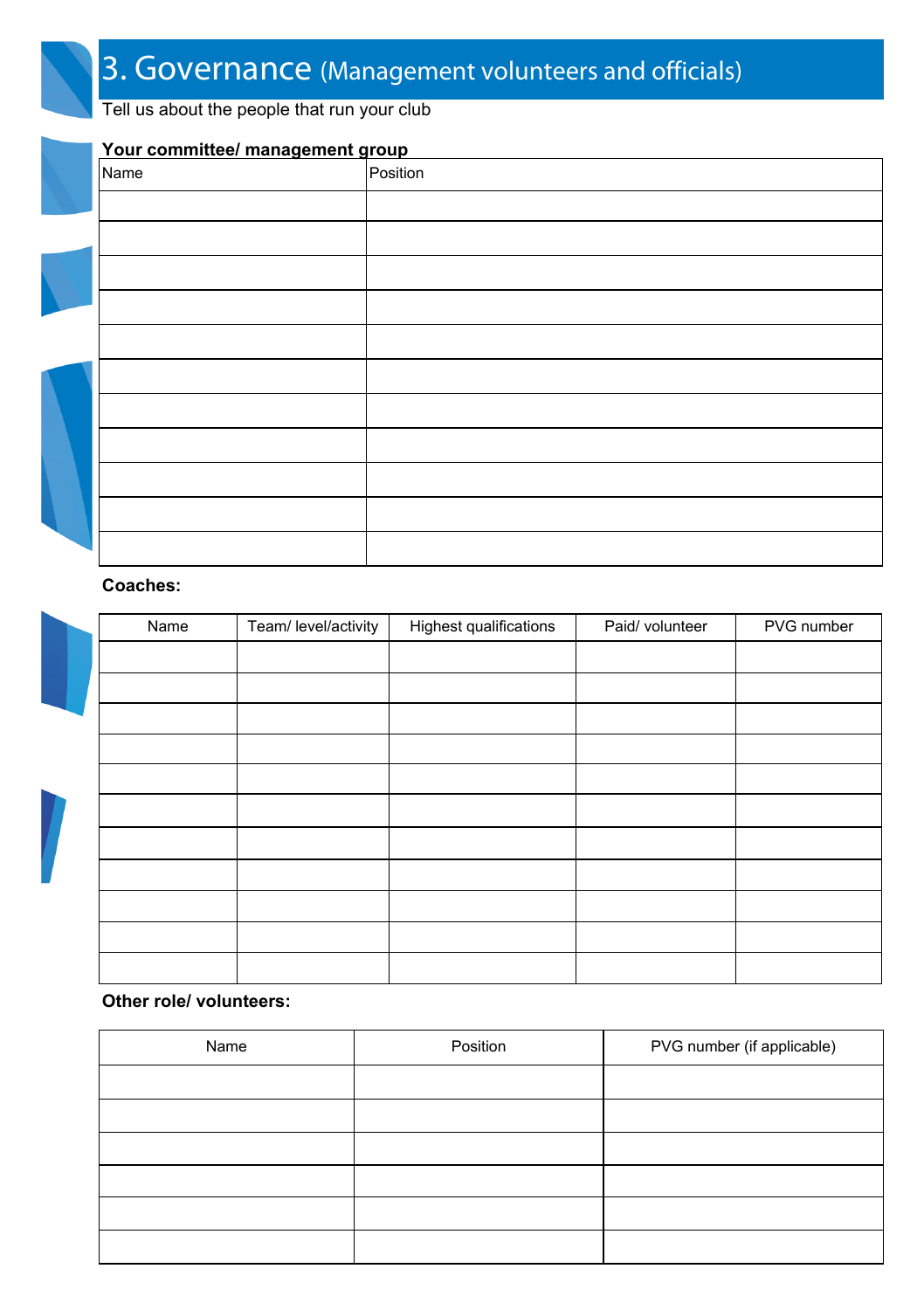| Do you have job descriptions for any of the<br>following? |     |    | Does your club have a code of conduct for<br>any of the following? |                   |     |    |
|-----------------------------------------------------------|-----|----|--------------------------------------------------------------------|-------------------|-----|----|
|                                                           | Yes | No |                                                                    |                   | Yes | No |
| Committee members                                         |     |    |                                                                    | Committee members |     |    |
| Team managers                                             |     |    |                                                                    | Team managers     |     |    |
| Coaches                                                   |     |    |                                                                    | Coaches           |     |    |
| Volunteers                                                |     |    |                                                                    | Volunteers        |     |    |
|                                                           |     |    |                                                                    | Parents           |     |    |

# 4. Club membership

Tell us about the current membership of your club (participants/ athletes/ players).

| Junior        |                 | Adult        |                | Senior       |                |
|---------------|-----------------|--------------|----------------|--------------|----------------|
| Male 5-15 yrs | Female 5-15 yrs | Male 16+ yrs | Female 16+ yrs | Male 50+ yrs | Female 50+ yrs |
|               |                 |              |                |              |                |

### Tell us about your disability sport members.

| $\sim$ $\sim$ $\sim$ $\sim$<br>Junior |                 |                | Adult          | Senior       |                |  |
|---------------------------------------|-----------------|----------------|----------------|--------------|----------------|--|
| Male 5-15 yrs                         | Female 5-15 yrs | Male $16+$ yrs | Female 16+ yrs | Male 50+ yrs | Female 50+ yrs |  |
|                                       |                 |                |                |              |                |  |

Please provide additional details of age groups or sections with in your club



# 5. Club finance

| How does your club raise and use funds?                                           |     |     |    |  |  |  |
|-----------------------------------------------------------------------------------|-----|-----|----|--|--|--|
| Does your club have a club membership fee?                                        | Yes | No  |    |  |  |  |
| Do you pay coaches/ instructors?                                                  | Yes | No  |    |  |  |  |
| How do you fund coach/ volunteer training?                                        |     |     |    |  |  |  |
|                                                                                   |     |     |    |  |  |  |
| How do you fund raise (i.e. Lottery, local sports council, sports governing body) |     |     |    |  |  |  |
|                                                                                   |     |     |    |  |  |  |
| If you own your own facility, do you rent it out to other clubs/sports?           |     | Yes | No |  |  |  |
| How much does the member pay weekly/ montly?                                      |     |     |    |  |  |  |
| Any additional information:                                                       |     |     |    |  |  |  |
|                                                                                   |     |     |    |  |  |  |
|                                                                                   |     |     |    |  |  |  |